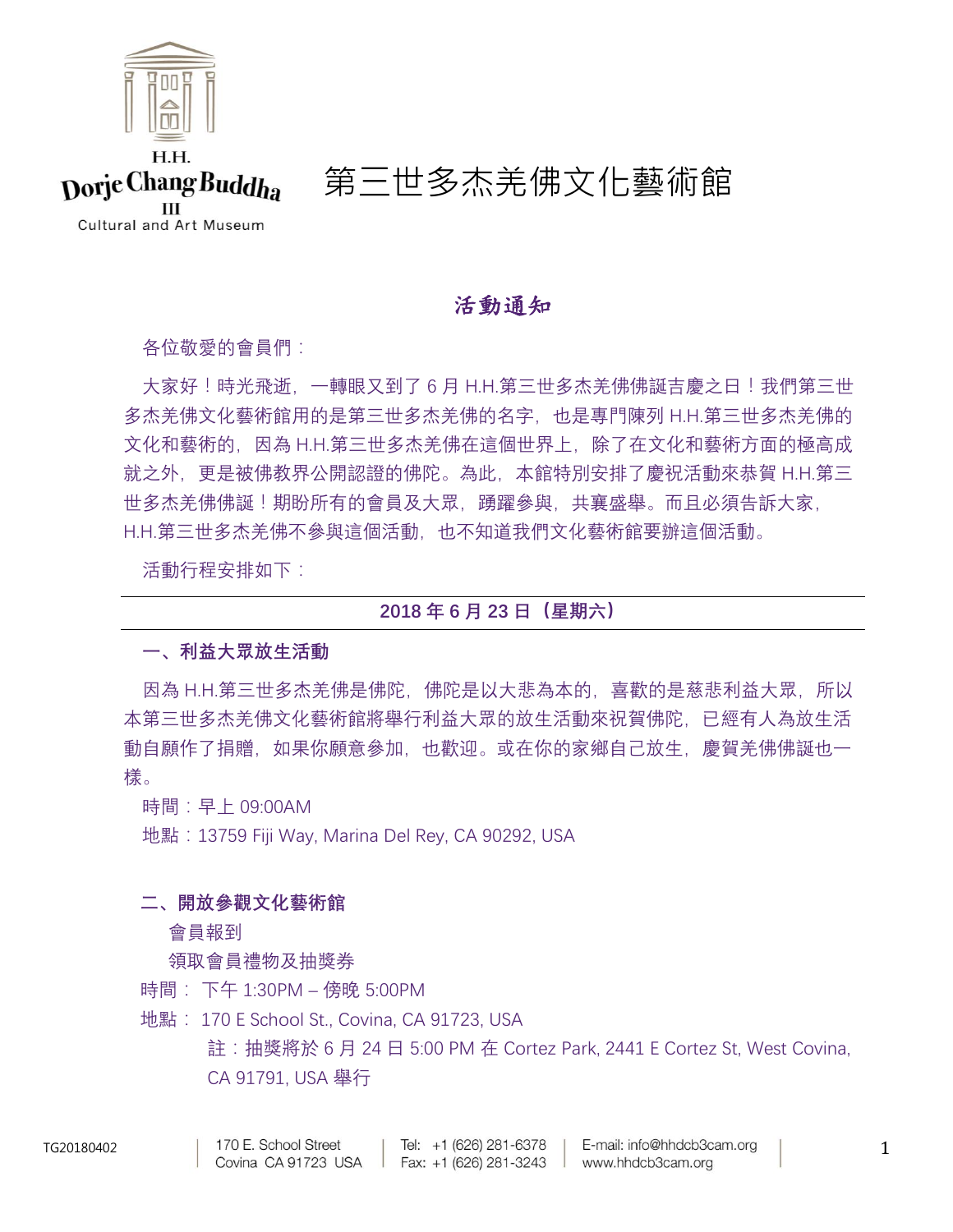

Cultural and Art Museum

**2018 年 6 月 24 日(星期日)**

**2018 年美國 WISER 聯誼賽** 時間:早上 9:00 AM - 傍晚 5:00 PM 地點:Cortez Park, 2441 E Cortez St, West Covina, CA 91791, USA 主辦單位:美國 WISER 運動委員會 比賽辦法及參賽報名表如附件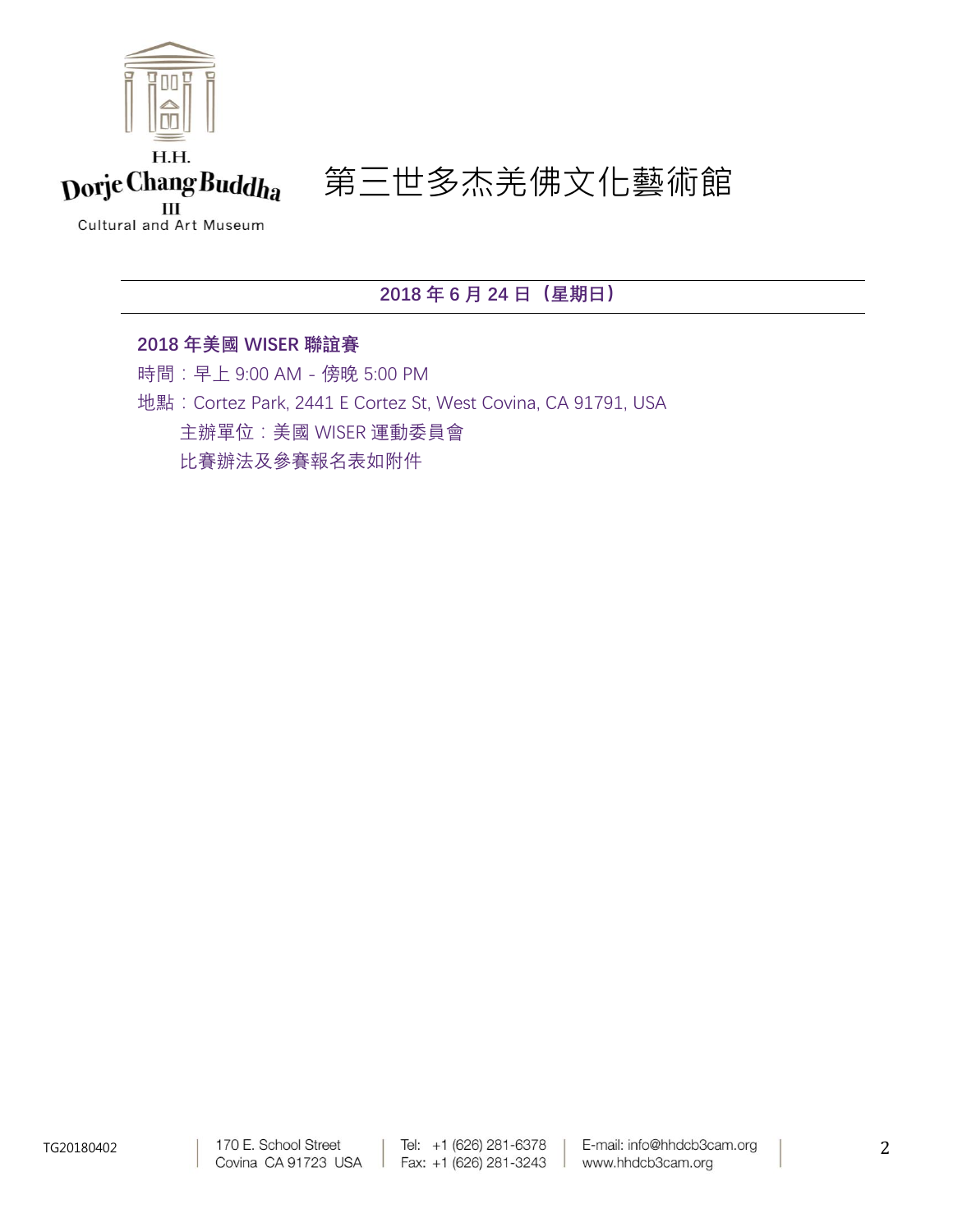

## **Notice of Event**

Respectable Members of the Museum,

Time flies fast and the auspicious June Birthday of H.H. Dorje Chang Buddha III is coming upon us. Our H.H. Dorje Chang Buddha III Cultural and Art Museum, bearing the name of H.H. Dorje Chang Buddha III, is dedicated to the exhibition of the art and culture created by H.H. Dorje Chang Buddha III. Besides having accomplished extremely high achievements in art and culture in this world, H.H. Dorje Chang Buddha III is also the Buddha that is publicly certified by Buddhists. As such, the Cultural and Art Museum has specifically arranged a series of celebration activities in order to respectfully congratulate on the Buddha's birthday of H.H. Dorje Chang Buddha III. We hope all members of the museum and the public can join the event and celebrate it with us. In addition, we must make it clear to the public that H.H. Dorje Chang Buddha III will not participate in these activities, neither does He know that our Cultural and Art Museum is planning to hold these activities.

The event schedule is as follows:

## **Saturday, June 23, 2018**

### **1. Releasing Captured Lives for Benefiting the Multitude of Beings**

Because H.H. Dorje Chang Buddha III is a Buddha, and Buddhas are based on great compassion who take likings in compassionately benefiting the multitude of beings, our H.H. Dorje Chang Buddha III Cultural and Art Museum will hold an activity to release lives for benefiting the multitude of beings in order to congratulate Buddha. People have voluntarily made donations to the lives-releasing activity. You are welcome if you are willing to attend it. Or, you can also hold a lives-releasing activity by yourselves in your own hometown to celebrate the birthday of H.H. Dorje Chang Buddha III. It means the same.

Time: 9AM

Place: 13759 Fiji Way, Marina Del Rey, CA 90292, USA

### **2. Museum Tour and Member's Registration**